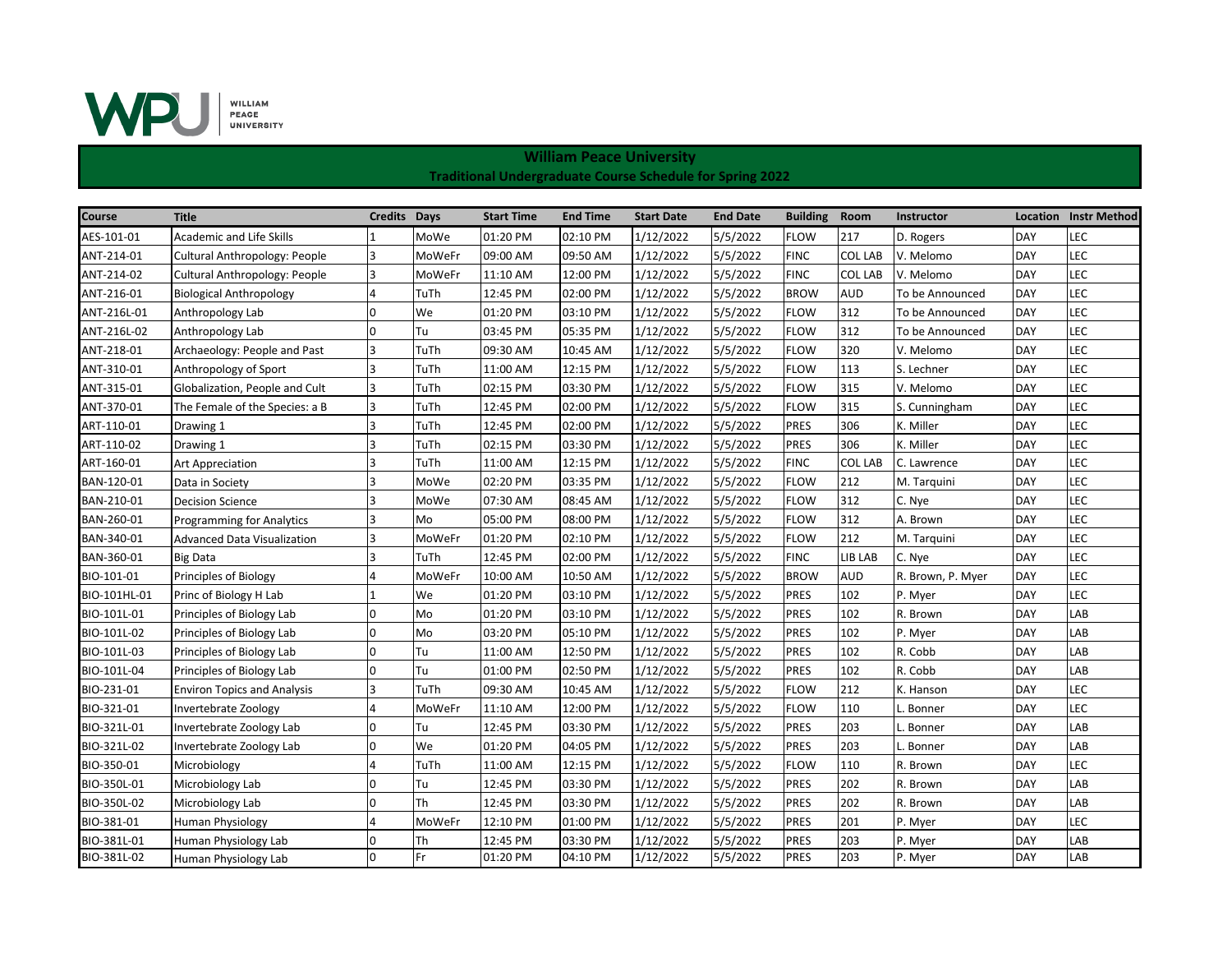

| Course       | <b>Title</b>                       | <b>Credits Days</b> |        | <b>Start Time</b> | <b>End Time</b> | <b>Start Date</b> | <b>End Date</b> | <b>Building</b> | Room           | <b>Instructor</b>         |            | <b>Location</b> Instr Method |
|--------------|------------------------------------|---------------------|--------|-------------------|-----------------|-------------------|-----------------|-----------------|----------------|---------------------------|------------|------------------------------|
| BIO-499-01   | Independent Research in Biolog     | 3                   |        |                   |                 | 1/12/2022         | 5/5/2022        |                 |                | . Bonner, P. Myer         | DAY        | LEC                          |
| BSA-160-01   | <b>Global Business Environment</b> | 3                   | TuTh   | 11:00 AM          | 12:15 PM        | 1/12/2022         | 5/5/2022        | <b>FLOW</b>     | 214            | M. Wang                   | DAY        | LEC                          |
| BSA-160-02   | <b>Global Business Environment</b> | 3                   | MoWeFr | 08:00 AM          | 08:50 AM        | 1/12/2022         | 5/5/2022        | <b>FLOW</b>     | 217            | S. Holsonback             | DAY        | LEC                          |
| BSA-211-01   | Princ of Microeconomics            | 3                   | MoWeFr | 09:00 AM          | 09:50 AM        | 1/12/2022         | 5/5/2022        | <b>FLOW</b>     | 214            | S. Holsonback             | <b>DAY</b> | LEC                          |
| BSA-212-01   | <b>Princ of Macroeconomics</b>     | 3                   | MoWeFr | 11:10 AM          | 12:00 PM        | 1/12/2022         | 5/5/2022        | <b>FLOW</b>     | 222            | S. Holsonback             | <b>DAY</b> | LEC                          |
| BSA-221-01   | <b>Financial Accounting</b>        | 3                   | MoWeFr | 01:20 PM          | 02:10 PM        | 1/12/2022         | 5/5/2022        | <b>FLOW</b>     | 214            | M. Wang                   | DAY        | LEC                          |
| BSA-222-01   | <b>Managerial Accounting</b>       | 3                   | MoWeFr | 10:00 AM          | 10:50 AM        | 1/12/2022         | 5/5/2022        | <b>FLOW</b>     | 214            | M. Wang                   | <b>DAY</b> | LEC                          |
| BSA-222-02   | <b>Managerial Accounting</b>       | 3                   | MoWeFr | 11:10 AM          | 12:00 PM        | 1/12/2022         | 5/5/2022        | <b>FLOW</b>     | 214            | M. Wang                   | DAY        | LEC                          |
| BSA-250-01   | Human Resources Management         | 3                   | TuTh   | 11:00 AM          | 12:15 PM        | 1/12/2022         | 5/5/2022        | <b>FLOW</b>     | 217            | To be Announced           | <b>DAY</b> | LEC                          |
| BSA-270-01   | <b>Business Law</b>                | 3                   | MoWeFr | 01:20 PM          | 02:10 PM        | 1/12/2022         | 5/5/2022        | <b>FLOW</b>     | 222            | <b>To be Announced</b>    | <b>DAY</b> | LEC                          |
| BSA-325-01   | Corporate Finance                  | 3                   | TuTh   | 02:15 PM          | 03:30 PM        | 1/12/2022         | 5/5/2022        | <b>FLOW</b>     | 114            | S. Holsonback             | <b>DAY</b> | LEC                          |
| BSA-346-01   | Mgmt/Organizational Behavior       | 3                   | MoWeFr | 12:10 PM          | 01:00 PM        | 1/12/2022         | 5/5/2022        | <b>FLOW</b>     | 214            | H. Gailor                 | DAY        | LEC                          |
| BSA-354-01   | Performance Management             | 3                   | TuTh   | 12:45 PM          | 02:00 PM        | 1/12/2022         | 5/5/2022        | <b>FLOW</b>     | 217            | To be Announced           | <b>DAY</b> | LEC                          |
| BSA-357-01   | Leadership                         | 3                   | TuTh   | 02:15 PM          | 03:30 PM        | 1/12/2022         | 5/5/2022        | <b>FLOW</b>     | 214            | H. Gailor                 | <b>DAY</b> | LEC                          |
| BSA-391-01   | Ldr Splt: Bus & Immigrant Exp      |                     |        |                   |                 | 1/12/2022         | 5/5/2022        |                 |                | C. Nye                    | <b>DAY</b> | LEC                          |
| BSA-391HL-01 | Ldr Sptlt-Honors Bus & Imm Exp     |                     |        |                   |                 | 1/12/2022         | 5/5/2022        |                 |                | C. Nye                    | <b>DAY</b> | LEC                          |
| BSA-395-01   | Spe Top: Investments               | 4                   | TuTh   | 09:30 AM          | 10:45 AM        | 1/12/2022         | 5/5/2022        | <b>FLOW</b>     | 214            | S. Holsonback             | DAY        | LEC                          |
| BSA-395-01   | Spe Top: Investments               | Δ                   | Th     | 08:00 AM          | 09:15 AM        | 1/12/2022         | 5/5/2022        | <b>FLOW</b>     | 214            | S. Holsonback             | DAY        | LEC                          |
| BSA-395-02   | Special Topics: Deca               |                     | Tu     | 03:45 PM          | 04:35 PM        | 1/12/2022         | 5/5/2022        | <b>FINC</b>     | <b>COL LAB</b> | M. Wang                   | DAY        | LEC                          |
| BSA-395HL-01 | Special Topics Honors Lab          |                     | Tu     | 03:45 PM          | 04:35 PM        | 1/12/2022         | 5/5/2022        | <b>FINC</b>     | <b>COL LAB</b> | M. Wang                   | <b>DAY</b> | LEC                          |
| BSA-499-01   | <b>Business Policy</b>             | 3                   | MoWe   | 02:20 PM          | 03:35 PM        | 1/12/2022         | 5/5/2022        | <b>FLOW</b>     | 322            | C. Nye                    | <b>DAY</b> | LEC                          |
| BSA-499-02   | <b>Business Policy</b>             | 3                   | TuTh   | 09:30 AM          | 10:45 AM        | 1/12/2022         | 5/5/2022        | <b>FLOW</b>     | 222            | C. Nye                    | DAY        | LEC                          |
| CHE-112-01   | General Chemistry II               |                     | MoWeFr | 09:00 AM          | 09:50 AM        | 1/12/2022         | 5/5/2022        | <b>BROW</b>     | <b>AUD</b>     | H. Lusic                  | <b>DAY</b> | LEC                          |
| CHE-112L-01  | General Chemistry II Lab           | $\Omega$            | Tu     | 12:45 PM          | 03:30 PM        | 1/12/2022         | 5/5/2022        | <b>PRES</b>     | 103            | H. Lusic                  | <b>DAY</b> | LAB                          |
| CHE-112L-02  | General Chemistry II Lab           | <sup>0</sup>        | We     | 01:20 PM          | 03:30 PM        | 1/12/2022         | 5/5/2022        | <b>PRES</b>     | 103            | E. Broadhead              | DAY        | LAB                          |
| CHE-112L-03  | General Chemistry II Lab           | 0                   | Th     | 12:45 PM          | 03:30 PM        | 1/12/2022         | 5/5/2022        | <b>PRES</b>     | 103            | E. Broadhead              | <b>DAY</b> | LAB                          |
| CHE-212-01   | <b>Organic Chemistry II</b>        | 4                   | MoWeFr | 10:00 AM          | 10:50 AM        | 1/12/2022         | 5/5/2022        | <b>PRES</b>     | 101            | H. Lusic                  | <b>DAY</b> | LEC                          |
| CHE-212L-01  | Organic Chemistry II Lab           | $\Omega$            | Mo     | 01:20 PM          | 04:10 PM        | 1/12/2022         | 5/5/2022        | <b>PRES</b>     | 103            | H. Lusic                  | <b>DAY</b> | LAB                          |
| CHE-350-01   | Biochemistry                       | 4                   | TuTh   | 09:30 AM          | 10:45 AM        | 1/12/2022         | 5/5/2022        | <b>PRES</b>     | 101            | H. Lusic                  | DAY        | LEC                          |
| CHE-350L-01  | <b>Biochemistry Recitation</b>     | 0                   | We     | 01:20 PM          | 02:10 PM        | 1/12/2022         | 5/5/2022        | <b>PRES</b>     | 101            | H. Lusic                  | <b>DAY</b> | LEC                          |
| COM-101-01   | <b>Public Speaking</b>             | 3                   | MoWeFr | 12:10 PM          | 01:00 PM        | 1/12/2022         | 5/5/2022        | <b>BROW</b>     | <b>AUD</b>     | To be Announced           | <b>DAY</b> | LEC                          |
| COM-101-02   | <b>Public Speaking</b>             | 3                   | MoWeFr | 10:00 AM          | 10:50 AM        | 1/12/2022         | 5/5/2022        | LEG             | <b>THEATRE</b> | To be Announced           | <b>DAY</b> | LEC                          |
| COM-101-03   | <b>Public Speaking</b>             | 3                   | TuTh   | 09:30 AM          | 10:45 AM        | 1/12/2022         | 5/5/2022        | LEG             |                | THEATRE   To be Announced | <b>DAY</b> | LEC                          |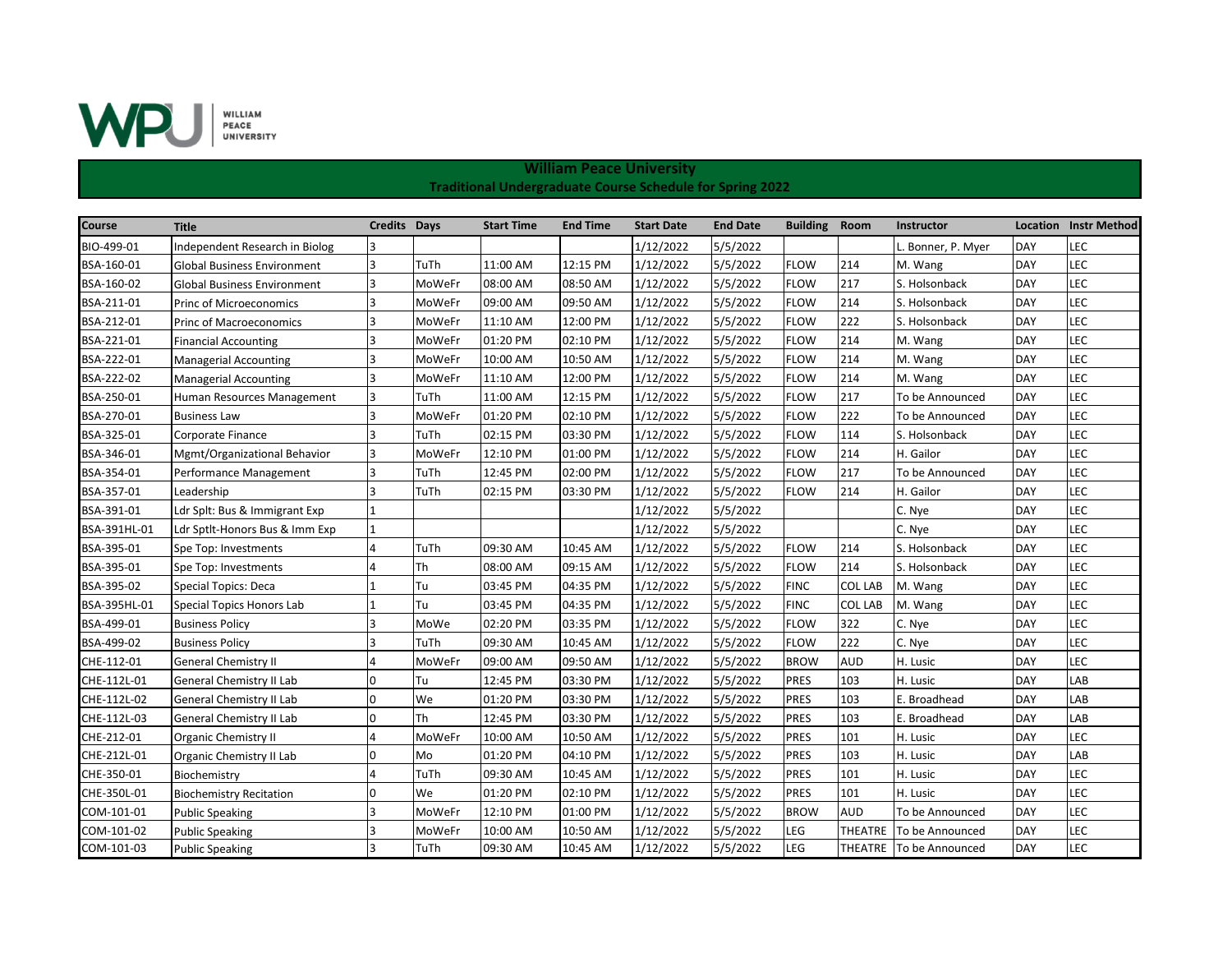

| <b>Course</b> | <b>Title</b>                          | <b>Credits Days</b> |        | <b>Start Time</b> | <b>End Time</b> | <b>Start Date</b> | <b>End Date</b> | <b>Building</b> | Room           | Instructor      |            | <b>Location Instr Method</b> |
|---------------|---------------------------------------|---------------------|--------|-------------------|-----------------|-------------------|-----------------|-----------------|----------------|-----------------|------------|------------------------------|
| COM-106-01    | The Peace Times                       |                     | We     | 01:20 PM          | 02:10 PM        | 1/12/2022         | 5/5/2022        | <b>PRES</b>     | 303            | M. Maguire      | DAY        | LEC                          |
| COM-108-01    | <b>Fullframe Documentary Film Fes</b> |                     | FrSa   |                   |                 | 4/8/2022          | 4/10/2022       |                 |                | R. Christman    | <b>DAY</b> | LEC                          |
| COM-108HL-01  | Honors Fullframe Doc Film Fest        |                     | FrSa   |                   |                 | 4/8/2022          | 4/10/2022       |                 |                | R. Christman    | <b>DAY</b> | LEC                          |
| COM-200-01    | Media and Culture                     |                     | MoWeFr | 10:00 AM          | 10:50 AM        | 1/12/2022         | 5/5/2022        | <b>FLOW</b>     | 110            | E. Treadwell    | <b>DAY</b> | LEC                          |
| COM-200-02    | <b>Media and Culture</b>              |                     | MoWeFr | 11:10 AM          | 12:00 PM        | 1/12/2022         | 5/5/2022        | <b>FLOW</b>     | 220            | M. Maguire      | <b>DAY</b> | LEC                          |
| COM-206-01    | The Peace Times                       |                     | We     | 01:20 PM          | 02:10 PM        | 1/12/2022         | 5/5/2022        | <b>PRES</b>     | 303            | M. Maguire      | <b>DAY</b> | LEC                          |
| COM-220-01    | Design and Typography I               |                     | MoWeFr | 10:00 AM          | 10:50 AM        | 1/12/2022         | 5/5/2022        | <b>PRES</b>     | 303            | A. Galizes      | DAY        | LEC                          |
| COM-230-01    | Media Writing                         |                     | TuTh   | 12:45 PM          | 02:00 PM        | 1/12/2022         | 5/5/2022        | <b>FINC</b>     | <b>COL LAB</b> | M. Maguire      | DAY        | LEC                          |
| COM-270-01    | Digital Media Convergence             |                     | MoWe   | 02:20 PM          | 03:35 PM        | 1/12/2022         | 5/5/2022        | <b>PRES</b>     | 303            | R. Christman    | <b>DAY</b> | LEC                          |
| COM-306-01    | The Peace Times                       |                     | We     | 01:20 PM          | 02:10 PM        | 1/12/2022         | 5/5/2022        | <b>PRES</b>     | 303            | M. Maguire      | <b>DAY</b> | LEC                          |
| COM-317-01    | Design and Typography II              |                     | MoWeFr | 12:10 PM          | 01:00 PM        | 1/12/2022         | 5/5/2022        | <b>PRES</b>     | 303            | A. Galizes      | DAY        | LEC                          |
| COM-340-01    | <b>Public Relations Techniques</b>    |                     | TuTh   | 11:00 AM          | 12:15 PM        | 1/12/2022         | 5/5/2022        | <b>PRES</b>     | 201            | E. Treadwell    | <b>DAY</b> | LEC                          |
| COM-395-01    | Spec Top: Intl Studies Japan          |                     | We     | 05:00 PM          | 06:50 PM        | 3/16/2022         | 5/5/2022        | <b>PRES</b>     | 303            | R. Christman    | <b>DAY</b> | LEC                          |
| COM-406-01    | The Peace Times                       |                     | We     | 01:20 PM          | 02:10 PM        | 1/12/2022         | 5/5/2022        | <b>PRES</b>     | 303            | M. Maguire      | <b>DAY</b> | LEC                          |
| COM-417-01    | Advanced Graphic Design Studio        |                     | MoWeFr | 12:10 PM          | 01:00 PM        | 1/12/2022         | 5/5/2022        | <b>PRES</b>     | 301            | <b>B.</b> Crews | <b>DAY</b> | LEC                          |
| COM-420-01    | Motion for the Screen                 | R.                  | MoWeFr | 10:00 AM          | 10:50 AM        | 1/12/2022         | 5/5/2022        | <b>PRES</b>     | 301            | <b>B.</b> Crews | <b>DAY</b> | LEC                          |
| COM-465-01    | <b>Strategic Communication Camp</b>   |                     | MoWeFr | 12:10 PM          | 01:00 PM        | 1/12/2022         | 5/5/2022        | <b>FLOW</b>     | 217            | E. Treadwell    | <b>DAY</b> | LEC                          |
| COM-475-01    | <b>Creating the Documentary</b>       |                     | TuTh   | 11:00 AM          | 12:15 PM        | 1/12/2022         | 5/5/2022        | <b>PRES</b>     | 303            | R. Christman    | <b>DAY</b> | LEC                          |
| COM-480-01    | <b>Communication Agency</b>           |                     | TuTh   | 09:30 AM          | 10:45 AM        | 1/12/2022         | 5/5/2022        | <b>PRES</b>     | 301            | Treadwell       | <b>DAY</b> | LEC                          |
| COM-495-01    | Spec Topics-Nonprofit News            |                     | MoWe   | 10:00 AM          | 10:50 AM        | 1/12/2022         | 5/5/2022        | <b>PRES</b>     | 201            | M. Maguire      | <b>DAY</b> | LEC                          |
| COM-495HL-01  | Spec Top--Honors Nonprofit New        |                     | MoWe   | 10:00 AM          | 10:50 AM        | 1/12/2022         | 5/5/2022        | <b>PRES</b>     | 201            | M. Maguire      | <b>DAY</b> | LEC                          |
| CRJ-201-01    | Intro to Criminal Justice             |                     | MoWeFr | 01:20 PM          | 02:10 PM        | 1/12/2022         | 5/5/2022        | <b>FLOW</b>     | 116            | E. Kusko        | <b>DAY</b> | LEC                          |
| CRJ-201-02    | Intro to Criminal Justice             |                     | TuTh   | 09:30 AM          | 10:45 AM        | 1/12/2022         | 5/5/2022        | <b>PRES</b>     | 200            | E. Kusko        | DAY        | LEC                          |
| CRJ-201-02    | Intro to Criminal Justice             |                     |        |                   |                 | 1/12/2022         | 5/5/2022        | <b>FINC</b>     | <b>COL LAB</b> | E. Kusko        | <b>DAY</b> | LEC                          |
| CRJ-480-01    | Capstone in Criminal Justice          |                     | TuTh   | 12:45 PM          | 02:00 PM        | 1/12/2022         | 5/5/2022        | <b>FLOW</b>     | 114            | E. Kusko        | <b>DAY</b> | LEC                          |
| EDU-120-01    | Foundations of Elem Math I            |                     | MoWe   | 02:20 PM          | 03:35 PM        | 1/12/2022         | 5/5/2022        | <b>FLOW</b>     | 215            | To be Announced | <b>DAY</b> | LEC                          |
| EDU-250-01    | Exceptionalities in Ed.               | R                   | MoWeFr | 10:00 AM          | 10:50 AM        | 1/12/2022         | 5/5/2022        | <b>FLOW</b>     | 215            | A. Bock         | <b>DAY</b> | LEC                          |
| EDU-303-01    | Social Studies Methods                |                     | MoWe   | 11:10 AM          | 12:45 PM        | 1/12/2022         | 5/5/2022        | <b>FLOW</b>     | 215            | A. Bock         | DAY        | LEC                          |
| EDU-305-01    | <b>Science Methods</b>                |                     | TuTh   | 12:45 PM          | 02:00 PM        | 1/12/2022         | 5/5/2022        | <b>FLOW</b>     | 215            | J. Russell      | <b>DAY</b> | LEC                          |
| EDU-330-01    | Practicum for Special Educ            |                     |        |                   |                 | 1/12/2022         | 5/5/2022        |                 |                | A. Bock         | <b>DAY</b> | LEC                          |
| EDU-360-01    | Literacy Methods II                   |                     | TuTh   | 09:30 AM          | 10:45 AM        | 1/12/2022         | 5/5/2022        | <b>FLOW</b>     | 215            | R. Vincent      | <b>DAY</b> | LEC                          |
| EDU-365-01    | Reading in the Content Area           |                     |        |                   |                 | 1/12/2022         | 5/5/2022        |                 |                | To be Announced | <b>DAY</b> | LEC                          |
| EDU-480-01    | Professional Teaching Seminar         |                     | We     | 05:00 PM          | 08:00 PM        | 1/12/2022         | 5/5/2022        | <b>FLOW</b>     | 215            | J. Russell      | <b>DAY</b> | LEC                          |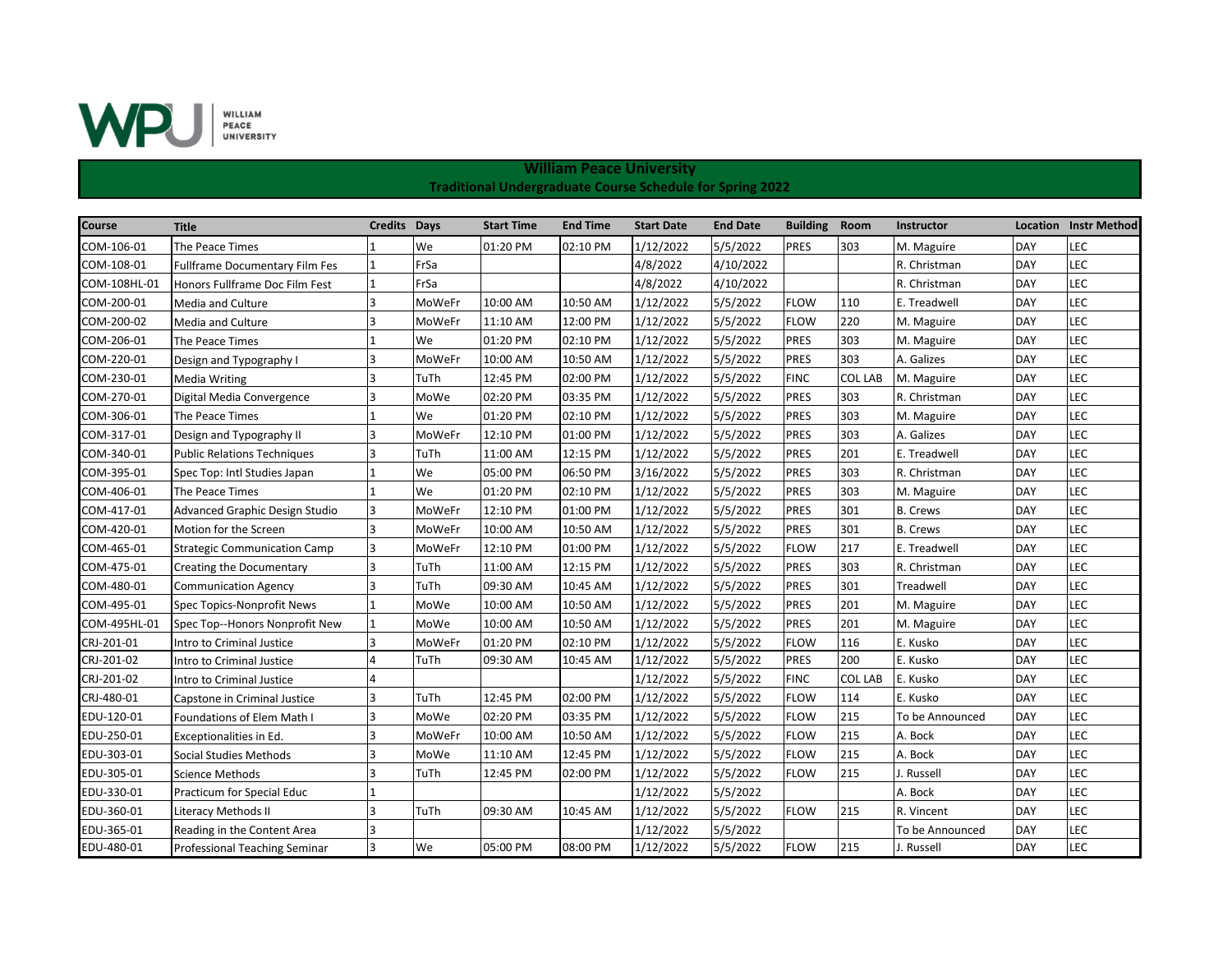

| <b>Course</b> | <b>Title</b>                            | <b>Credits Days</b> |        | <b>Start Time</b> | <b>End Time</b> | <b>Start Date</b> | <b>End Date</b> | <b>Building Room</b> |                  | <b>Instructor</b>      |            | <b>Location</b> Instr Method |
|---------------|-----------------------------------------|---------------------|--------|-------------------|-----------------|-------------------|-----------------|----------------------|------------------|------------------------|------------|------------------------------|
| EDU-496-01    | <b>Student Teaching</b>                 | 12                  |        |                   |                 | 1/12/2022         | 5/5/2022        |                      |                  | R. Vincent             | DAY        | LEC                          |
| ENG-112-HY1   | Composition                             |                     |        |                   |                 | 1/12/2022         | 5/5/2022        |                      |                  | W. Christy             | DAY        | <b>HYB</b>                   |
| ENG-112-HY1   | Composition                             | 4                   | MoWe   | 09:00 AM          | 09:50 AM        | 1/12/2022         | 5/5/2022        | <b>FLOW</b>          | 113              | W. Christy             | <b>DAY</b> | LEC                          |
| ENG-112-HY2   | Composition                             |                     | TuTh   | 11:00 AM          | 11:50 AM        | 1/12/2022         | 5/5/2022        | <b>FLOW</b>          | 315              | . Suchanec             | <b>DAY</b> | LEC                          |
| ENG-112-HY2   | Composition                             | 4                   |        |                   |                 | 1/12/2022         | 5/5/2022        |                      |                  | J. Suchanec            | <b>DAY</b> | <b>HYB</b>                   |
| ENG-112-HY3   | Composition                             | $\Delta$            |        |                   |                 | 1/12/2022         | 5/5/2022        |                      |                  | D. Rogers              | <b>DAY</b> | <b>HYB</b>                   |
| ENG-112-HY3   | Composition                             |                     | TuTh   | 12:45 PM          | 01:35 PM        | 1/12/2022         | 5/5/2022        | <b>FLOW</b>          | 222              | D. Rogers              | <b>DAY</b> | LEC                          |
| ENG-112-HY4   | Composition                             | 3                   | MoWe   | 01:20 PM          | 02:10 PM        | 1/12/2022         | 5/5/2022        | <b>FLOW</b>          | 215              | E. Laskowski           | <b>DAY</b> | LEC                          |
| ENG-112-HY4   | Composition                             | $\overline{3}$      |        |                   |                 | 1/12/2022         | 5/5/2022        |                      |                  | E. Laskowski           | DAY        | <b>HYB</b>                   |
| ENG-147-01    | Lit Mag Publication: Prism              |                     | Tu     | 02:15 PM          | 03:05 PM        | 1/12/2022         | 5/5/2022        |                      |                  | <b>To be Announced</b> | <b>DAY</b> | LEC                          |
| ENG-221-01    | Writ About World Lit Aft 1700           | 3                   | MoWeFr | 10:00 AM          | 10:50 AM        | 1/12/2022         | 5/5/2022        | <b>FLOW</b>          | 220              | C. Andersen            | <b>DAY</b> | LEC                          |
| ENG-225H-01   | Writing About Lit - Honors              | 4                   | MoWe   | 12:10 PM          | 1:25 PM         | 1/12/2022         | 5/5/2022        | <b>FLOW</b>          | 220              | C. Andersen            | DAY        | LEC                          |
| ENG-225H-01   | Writing About Lit - Honors              | 4                   | Fr     | 12:10 PM          | 1:00 PM         | 1/12/2022         | 5/5/2022        | <b>FLOW</b>          | 220              | C. Andersen            | <b>DAY</b> | LEC                          |
| ENG-252-01    | Writ About Africa-Amer Lit              | $\overline{3}$      | TuTh   | 09:30 AM          | 10:45 AM        | 1/12/2022         | 5/5/2022        | <b>FLOW</b>          | 111              | C. Smith               | <b>DAY</b> | LEC                          |
| ENG-252-02    | Writ About Africa-Amer Lit              | 3                   | TuTh   | 11:00 AM          | 12:15 PM        | 1/12/2022         | 5/5/2022        | <b>FLOW</b>          | 111              | C. Smith               | <b>DAY</b> | LEC                          |
| ENG-295-01    | Spec Topics-Studies in Poetry           | Ι3                  | MoWeFr | 11:10 AM          | 12:00 PM        | 1/12/2022         | 5/5/2022        | <b>FLOW</b>          | 111              | E. Laskowski           | <b>DAY</b> | LEC                          |
| ENG-312-01    | <b>Advanced Topics in Writing</b>       | 3                   | TuTh   | 12:45 PM          | 02:00 PM        | 1/12/2022         | 5/5/2022        | <b>FLOW</b>          | 320              | W. Newhouse            | <b>DAY</b> | LEC                          |
| ENG-313-01    | Storytelling for Simulation             | 3                   | MoWeFr | 11:10 AM          | 12:00 PM        | 1/12/2022         | 5/5/2022        | <b>FLOW</b>          | 113              | W. Newhouse            | <b>DAY</b> | LEC                          |
| ENG-314-01    | <b>Professional Writing</b>             | 3                   | TuTh   | 08:00 AM          | 09:15 AM        | 1/12/2022         | 5/5/2022        | <b>FLOW</b>          | 315              | J. Suchanec            | <b>DAY</b> | LEC                          |
| ENG-314-02    | <b>Professional Writing</b>             | 3                   | TuTh   | 09:30 AM          | 10:45 AM        | 1/12/2022         | 5/5/2022        | <b>FLOW</b>          | 315              | J. Suchanec            | <b>DAY</b> | LEC                          |
| ENG-316-01    | <b>Advanced Grammar</b>                 | 3                   | MoWeFr | 09:00 AM          | 09:50 AM        | 1/12/2022         | 5/5/2022        | <b>FLOW</b>          | 111              | E. Laskowski           | <b>DAY</b> | LEC                          |
| ENG-400L-01   | Writing Lab                             |                     |        |                   |                 | 1/12/2022         | 5/5/2022        |                      |                  | <b>B.</b> Rancourt     | <b>DAY</b> | <b>DIS</b>                   |
| ENG-400L-02   | <b>Writing Lab</b>                      |                     |        |                   |                 | 1/12/2022         | 5/5/2022        |                      |                  | <b>B.</b> Rancourt     | <b>DAY</b> | <b>DIS</b>                   |
| ENG-400L-03   | <b>Writing Lab</b>                      |                     |        |                   |                 | 1/12/2022         | 5/5/2022        |                      |                  | <b>B.</b> Rancourt     | <b>DAY</b> | <b>DIS</b>                   |
| ENG-460-01    | The Gothic: Ghosts and Vampire          | 3                   | MoWe   | 02:20 PM          | 03:35 PM        | 1/12/2022         | 5/5/2022        | <b>FLOW</b>          | 320              | W. Newhouse            | <b>DAY</b> | LEC                          |
| ENG-474-01    | The Image of Women                      | l3                  | TuTh   | 11:00 AM          | 12:15 PM        | 1/12/2022         | 5/5/2022        | <b>FLOW</b>          | 320              | C. Andersen            | DAY        | LEC                          |
| ENV-470-01    | <b>Environ Studies Senior Seminar</b>   | 3                   | MoWe   | 02:20 PM          | 03:35 PM        | 1/12/2022         | 5/5/2022        | <b>FLOW</b>          | 113              | Dr. Scott McElreath    | <b>DAY</b> | LEC                          |
| ESS-110-01    | Intro to Exercise & Sport Sci           | 3                   | MoWeFr | 12:10 PM          | 01:00 PM        | 1/12/2022         | 5/5/2022        | <b>LEG</b>           | THEATRE M. Alzer |                        | <b>DAY</b> | LEC                          |
| ESS-230-01    | <b>Exercise Test &amp; Prescription</b> | 3                   | TuTh   | 02:15 PM          | 03:30 PM        | 1/12/2022         | 5/5/2022        | <b>MAIN</b>          | <b>CHAPEL</b>    | M. Alzer               | <b>DAY</b> | LEC                          |
| ESS-310-01    | <b>Sport Coaching Principles</b>        | 3                   | MoWeFr | 09:00 AM          | 09:50 AM        | 1/12/2022         | 5/5/2022        | LEG                  | THEATRE          | To be Announced        | <b>DAY</b> | LEC                          |
| ESS-320-01    | Prin of Strength & Condition            | 3                   | TuTh   | 09:30 AM          | 10:45 AM        | 1/12/2022         | 5/5/2022        | <b>BROW</b>          | <b>AUD</b>       | To be Announced        | <b>DAY</b> | LEC                          |
| ESS-401-01    | Biomechanics                            | 3                   | TuTh   | 12:45 PM          | 02:00 PM        | 1/12/2022         | 5/5/2022        | <b>PRES</b>          | 101              | M. Alzer               | <b>DAY</b> | LEC                          |
| ESS-470-01    | Senior Seminar                          | lз                  | MoWeFr | 11:10 AM          | 12:00 PM        | 1/12/2022         | 5/5/2022        | <b>LEG</b>           | THEATRE M. Alzer |                        | <b>DAY</b> | LEC                          |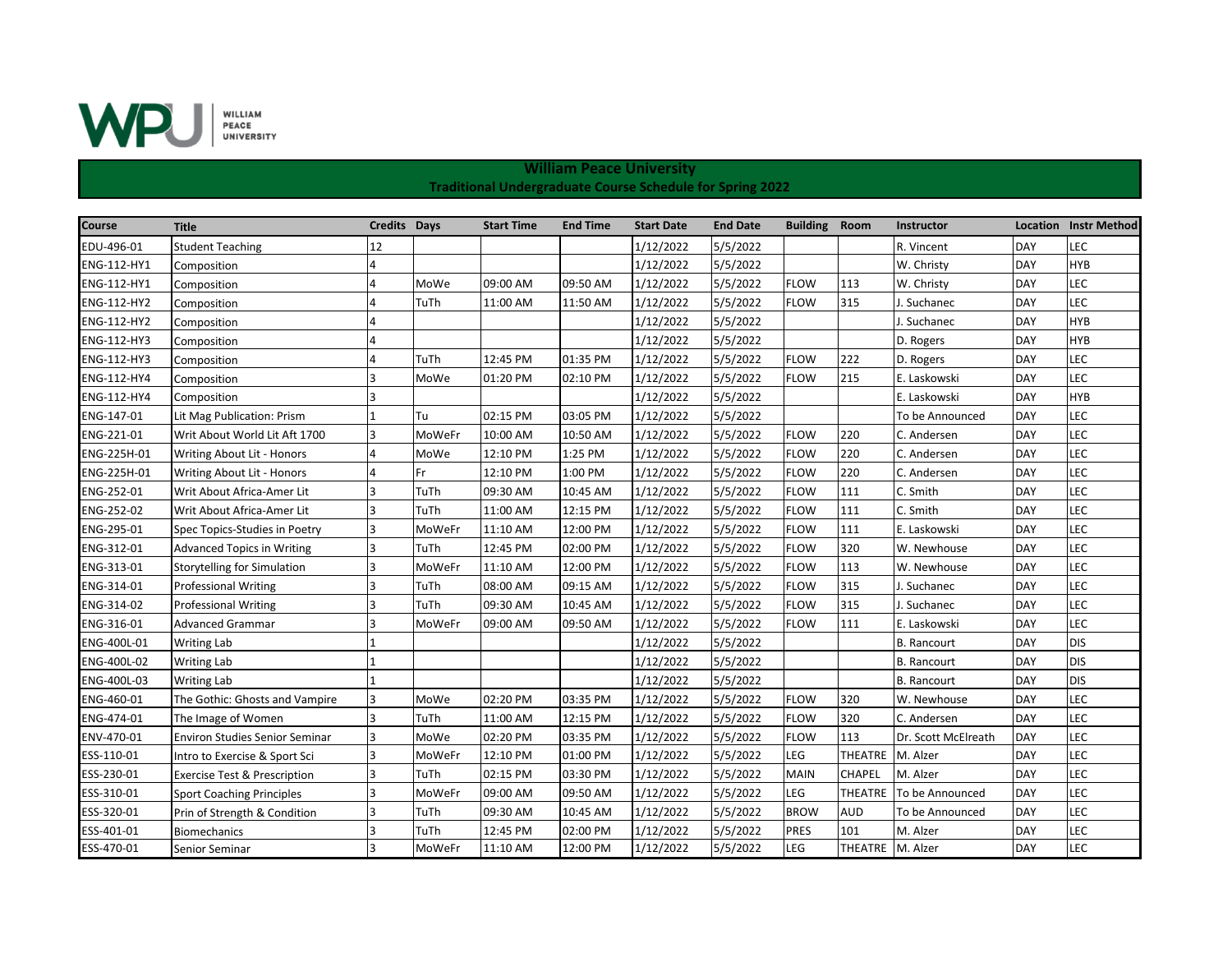

| <b>Course</b> | <b>Title</b>                        | <b>Credits Days</b> |           | <b>Start Time</b> | <b>End Time</b> | <b>Start Date</b> | <b>End Date</b> | <b>Building</b> | Room             | <b>Instructor</b>   | Location   | <b>Instr Method</b> |
|---------------|-------------------------------------|---------------------|-----------|-------------------|-----------------|-------------------|-----------------|-----------------|------------------|---------------------|------------|---------------------|
| FYS-100-01    | First Year Seminar                  |                     | Tu        | 12:45 PM          | 02:00 PM        | 1/12/2022         | 5/5/2022        | <b>FLOW</b>     | 112              | D. Dillon           | DAY        | LEC                 |
| HIS-104-01    | World Civilizations II              | l3                  | TuTh      | 08:00 AM          | 09:15 AM        | 1/12/2022         | 5/5/2022        | <b>FLOW</b>     | 111              | S. Lechner          | <b>DAY</b> | LEC                 |
| HIS-200-01    | Pre-Columbian American History      | 3                   | MoWeFr    | 11:10 AM          | 12:00 PM        | 1/12/2022         | 5/5/2022        | <b>FLOW</b>     | 114              | K. Otis             | <b>DAY</b> | LEC                 |
| HIS-201-01    | US to 1865: "Becoming Amer."        | 3                   | MoWeFr    | 12:10 PM          | 01:00 PM        | 1/12/2022         | 5/5/2022        | <b>FLOW</b>     | 111              | K. Otis             | DAY        | LEC                 |
| HIS-202-01    | History of the US II                | 3                   | MoWeFr    | 01:20 PM          | 02:10 PM        | 1/12/2022         | 5/5/2022        | <b>FLOW</b>     | 111              | K. Otis             | <b>DAY</b> | LEC                 |
| HIS-302-01    | <b>Backyard Explorer-Hist Sites</b> | 3                   | We        | 02:20 PM          | 04:50 PM        | 1/12/2022         | 5/5/2022        | <b>FLOW</b>     | 112              | K. Otis             | DAY        | LEC                 |
| HON-100-01    | <b>Exploring Critical Issues</b>    | 3                   | TuTh      | 09:30 AM          | 10:45 AM        | 1/12/2022         | 5/5/2022        | <b>FLOW</b>     | 113              | H. Gailor           | <b>DAY</b> | LEC                 |
| HON-493-01    | Honors Capstone Experience          |                     | TuTh      | 09:30 AM          | 10:45 AM        | 1/12/2022         | 5/5/2022        | <b>FLOW</b>     | 113              | H. Gailor           | <b>DAY</b> | LEC                 |
| IDS-380-01    | Reason and Argument                 |                     | MoWe      | 01:20 PM          | 02:10 PM        | 1/12/2022         | 5/5/2022        | <b>FLOW</b>     | 113              | Dr. Scott McElreath | <b>DAY</b> | LEC                 |
| IDS-470-01    | Interdiscipl Studies Sen Sem        | 3                   | MoWe      | 02:20 PM          | 03:35 PM        | 1/12/2022         | 5/5/2022        | <b>FLOW</b>     | 113              | Dr. Scott McElreath | <b>DAY</b> | LEC                 |
| MAT-100-01    | Intermediate Algebra                | 3                   | MoWeFr    | 09:00 AM          | 09:50 AM        | 1/12/2022         | 5/5/2022        | <b>FLOW</b>     | 322              | To be Announced     | <b>DAY</b> | LEC                 |
| MAT-111-01    | College Algebra                     | 3                   | MoWeFr    | 10:00 AM          | 10:50 AM        | 1/12/2022         | 5/5/2022        | <b>FLOW</b>     | 116              | To be Announced     | <b>DAY</b> | LEC                 |
| MAT-112-01    | Precalculus Mathematics             | 3                   | MoWeFr    | 08:00 AM          | 08:50 AM        | 1/12/2022         | 5/5/2022        | <b>FLOW</b>     | 322              | R. Reece            | DAY        | LEC                 |
| MAT-201-01    | Introduction to Statistics          | 3                   | TuTh      | 09:30 AM          | 10:45 AM        | 1/12/2022         | 5/5/2022        | <b>FLOW</b>     | 322              | . Robertson         | <b>DAY</b> | LEC                 |
| MAT-201-02    | <b>Introduction to Statistics</b>   | 3                   | TuTh      | 11:00 AM          | 12:15 PM        | 1/12/2022         | 5/5/2022        | <b>FLOW</b>     | 322              | R. Reece            | <b>DAY</b> | LEC                 |
| MAT-201-03    | Introduction to Statistics          | 3                   | TuTh      | 12:45 PM          | 02:00 PM        | 1/12/2022         | 5/5/2022        | <b>FLOW</b>     | 322              | R. Reece            | DAY        | LEC                 |
| MAT-201-W-01  | Intro to Stats With Workshop        | 3                   | MoWe      | 02:20 PM          | 03:35 PM        | 1/12/2022         | 5/5/2022        | <b>PRES</b>     | 200              | J. Robertson        | DAY        | LEC                 |
| MAT-201-W-01  | Intro to Stats With Workshop        | Iз                  | Th        | 02:15 PM          | 03:30 PM        | 1/12/2022         | 5/5/2022        | <b>PRES</b>     | 200              | J. Robertson        | <b>DAY</b> | LEC                 |
| MAT-202-01    | <b>Finite Math</b>                  | 3                   | MoWeFr    | 12:10 PM          | 01:00 PM        | 1/12/2022         | 5/5/2022        | <b>FLOW</b>     | 322              | R. Reece            | DAY        | LEC                 |
| MAT-301-01    | Statistics II                       | 3                   | TuTh      | 11:00 AM          | 12:15 PM        | 1/12/2022         | 5/5/2022        | <b>FLOW</b>     | 312              | . Robertson         | <b>DAY</b> | LEC                 |
| MKT-230-01    | <b>Principles of Marketing</b>      | Ι3                  | MoWeFr    | 10:00 AM          | 10:50 AM        | 1/12/2022         | 5/5/2022        | <b>FLOW</b>     | 114              | H. Gailor           | <b>DAY</b> | LEC                 |
| MKT-332-01    | Consumer Behavior                   | 3                   | MoWe      | 02:20 PM          | 03:35 PM        | 1/12/2022         | 5/5/2022        | <b>FLOW</b>     | 214              | H. Gailor           | <b>DAY</b> | LEC                 |
| MKT-336-01    | <b>Marketing Research</b>           |                     | TuTh      | 12:45 PM          | 02:00 PM        | 1/12/2022         | 5/5/2022        | <b>FLOW</b>     | 214              | M. Wang             | <b>DAY</b> | LEC                 |
| PDS-200-01    | Intro to Major & Career Explor      |                     | We        | 01:20 PM          | 02:10 PM        | 1/12/2022         | 5/5/2022        | <b>FLOW</b>     | 320              | <b>B.</b> Cole      | DAY        | LEC                 |
| PDS-300-01    | Career Planning Fundamentals        |                     | MoWe      | 08:00 AM          | 08:50 AM        | 1/12/2022         | 5/5/2022        | <b>FLOW</b>     | 110              | To be Announced     | <b>DAY</b> | LEC                 |
| PDS-300-02    | Career Planning Fundamentals        |                     | MoWe      | 09:00 AM          | 09:50 AM        | 1/12/2022         | 5/5/2022        | <b>FLOW</b>     | 110              | To be Announced     | <b>DAY</b> | LEC                 |
| PDS-300-03    | <b>Career Planning Fundamentals</b> |                     | TuTh      | 02:15 PM          | 03:05 PM        | 1/12/2022         | 5/5/2022        | <b>FLOW</b>     | 110              | To be Announced     | DAY        | LEC                 |
| PDS-300-04    | <b>Career Planning Fundamentals</b> |                     | TuTh      | 03:45 PM          | 04:35 PM        | 1/12/2022         | 5/5/2022        | <b>FLOW</b>     | 110              | To be Announced     | <b>DAY</b> | LEC                 |
| PDS-490-HY1   | Internship                          | 3                   | Mo        | 02:20 PM          | 03:30 PM        | 1/12/2022         | 5/5/2022        | <b>FINC</b>     | <b>COL LAB</b>   | J. Cline            | DAY        | LEC                 |
| PDS-490-HY2   | Internship                          | 3                   | <b>Th</b> | 08:00 AM          | 08:50 AM        | 1/12/2022         | 5/5/2022        | <b>FINC</b>     | <b>COL LAB</b>   | A. Schroeder        | <b>DAY</b> | LEC                 |
| PEH-100-01    | Lifetime Fit & Well                 | $\overline{2}$      | TuTh      | 12:45 PM          | 01:35 PM        | 1/12/2022         | 5/5/2022        | LEG             | <b>THEATRE</b>   | To be Announced     | <b>DAY</b> | LEC                 |
| PEH-136-01    | Yoga I                              |                     | Th        | 11:00 AM          | 11:50 AM        | 1/12/2022         | 5/5/2022        | <b>HERM</b>     | AUX GYM K. Yount |                     | <b>DAY</b> | LEC                 |
| PHL-295-01    | Spe Top: Phil of Religion           | 3                   | MoWe      | 02:20 PM          | 03:35 PM        | 1/12/2022         | 5/5/2022        | <b>FLOW</b>     | 111              | <b>B.</b> Rancourt  | <b>DAY</b> | LEC                 |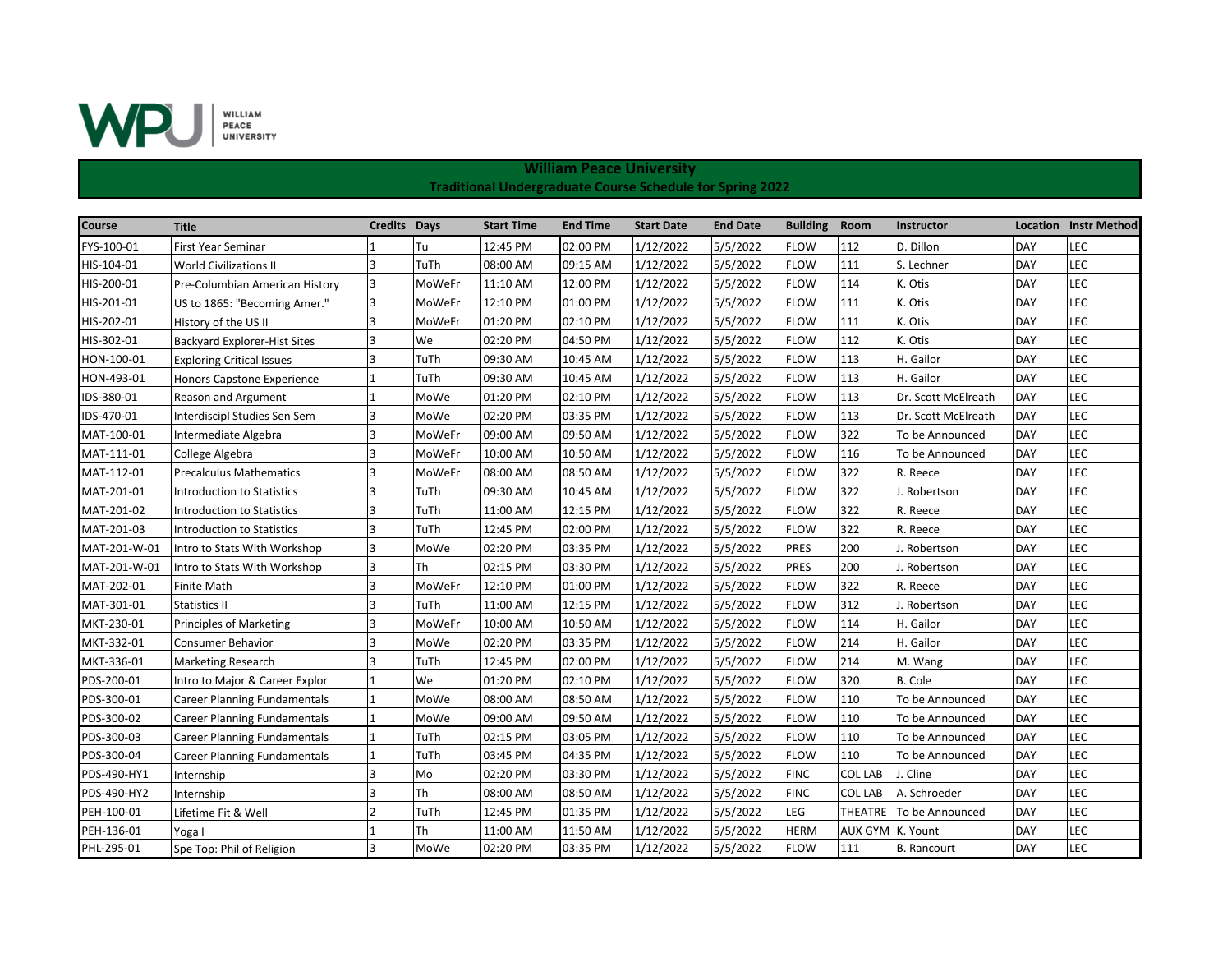

| Course       | <b>Title</b>                   | Credits Days |        | <b>Start Time</b> | <b>End Time</b> | <b>Start Date</b> | <b>End Date</b> | <b>Building</b> | Room          | <b>Instructor</b>   |            | <b>Location</b> Instr Method |
|--------------|--------------------------------|--------------|--------|-------------------|-----------------|-------------------|-----------------|-----------------|---------------|---------------------|------------|------------------------------|
| PHL-395HL-01 | Spec Topics-Philos Ethics Bowl |              |        |                   |                 | 1/12/2022         | 5/5/2022        |                 |               | Dr. Scott McElreath | DAY        | LEC                          |
| PHL-400-01   | Sr Interdisciplinary Seminar   | 3            | TuTh   | 09:30 AM          | 10:45 AM        | 1/12/2022         | 5/5/2022        | <b>FLOW</b>     | 114           | Dr. Scott McElreath | DAY        | LEC                          |
| PHL-400-02   | Sr Interdisciplinary Seminar   | 3            | TuTh   | 11:00 AM          | 12:15 PM        | 1/12/2022         | 5/5/2022        | <b>FLOW</b>     | 114           | Dr. Scott McElreath | <b>DAY</b> | LEC                          |
| PHL-400-03   | Sr Interdisciplinary Seminar   | 3            | MoWe   | 03:50 PM          | 05:05 PM        | 1/12/2022         | 5/5/2022        | <b>FLOW</b>     | 113           | Dr. Scott McElreath | <b>DAY</b> | LEC                          |
| PHY-212-01   | <b>College Physics II</b>      | 4            | TuTh   | 08:00 AM          | 09:15 AM        | 1/12/2022         | 5/5/2022        | <b>FLOW</b>     | 110           | M. Walker           | <b>DAY</b> | LEC                          |
| PHY-212L-01  | College Physics II Lab         | $\Omega$     | Tu     | 03:45 PM          | 06:30 PM        | 1/12/2022         | 5/5/2022        | <b>PRES</b>     | 100           | M. Walker           | DAY        | LEC                          |
| PHY-212L-02  | College Physics II Lab         | 0            | Th     | 03:45 PM          | 06:30 PM        | 1/12/2022         | 5/5/2022        | <b>PRES</b>     | 100           | M. Walker           | DAY        | LEC                          |
| PSC-201-01   | American Government            | 3            | MoWeFr | 09:00 AM          | 09:50 AM        | 1/12/2022         | 5/5/2022        | <b>FLOW</b>     | 222           | C. Husmann          | <b>DAY</b> | LEC                          |
| PSC-220-01   | Introduction to Public Admini  | 3            | TuTh   | 09:30 AM          | 10:45 AM        | 1/12/2022         | 5/5/2022        | <b>FLOW</b>     | 220           | To be Announced     | <b>DAY</b> | LEC                          |
| PSC-260-01   | Political Economy for Public P | 3            | MoWeFr | 10:00 AM          | 10:50 AM        | 1/12/2022         | 5/5/2022        | <b>FLOW</b>     | 222           | C. Husmann          | DAY        | LEC                          |
| PSC-340-01   | Non-Profit Administration      | 3            | MoWe   | 02:20 PM          | 03:35 PM        | 1/12/2022         | 5/5/2022        | <b>FLOW</b>     | 116           | C. Husmann          | <b>DAY</b> | LEC                          |
| PSC-370-01   | American Constitutional Law    | 3            | TuTh   | 11:00 AM          | 12:15 PM        | 1/12/2022         | 5/5/2022        | <b>FLOW</b>     | 220           | E. Kusko            | <b>DAY</b> | LEC                          |
| PSC-395-01   | Spec Top: American Foreign Pol | 3            | MoWeFr | 12:10 PM          | 01:00 PM        | 1/12/2022         | 5/5/2022        | <b>FLOW</b>     | 116           | C. Husmann          | <b>DAY</b> | LEC                          |
| PSC-480-01   | Senior Seminar in Political Sc | 3            | TuTh   | 12:45 PM          | 02:00 PM        | 1/12/2022         | 5/5/2022        | <b>FLOW</b>     | 114           | E. Kusko            | <b>DAY</b> | LEC                          |
| PSY-101-01   | General Psychology             | 3            | TuTh   | 11:00 AM          | 12:15 PM        | 1/12/2022         | 5/5/2022        | <b>BROW</b>     | <b>AUD</b>    | J. Blush            | DAY        | LEC                          |
| PSY-101-02   | <b>General Psychology</b>      | 3            | TuTh   | 12:45 PM          | 02:00 PM        | 1/12/2022         | 5/5/2022        | <b>FLOW</b>     | 110           | K. Meginnis-Payne   | <b>DAY</b> | LEC                          |
| PSY-240-01   | Abnormal Behavior              | 3            | MoWeFr | 09:00 AM          | 09:50 AM        | 1/12/2022         | 5/5/2022        | <b>FLOW</b>     | 116           | K. Meginnis-Payne   | <b>DAY</b> | LEC                          |
| PSY-245-01   | Sport Psychology               | Iз           | MoWe   | 02:20 PM          | 03:35 PM        | 1/12/2022         | 5/5/2022        | <b>FLOW</b>     | 110           | To be Announced     | <b>DAY</b> | LEC                          |
| PSY-310-01   | Child and Adolescent Developme | 3            | TuTh   | 09:30 AM          | 10:45 AM        | 1/12/2022         | 5/5/2022        | <b>FLOW</b>     | 116           | M. Cheung           | DAY        | LEC                          |
| PSY-310-02   | Child and Adolescent Developme | 3            | TuTh   | 11:00 AM          | 12:15 PM        | 1/12/2022         | 5/5/2022        | <b>FLOW</b>     | 116           | M. Cheung           | <b>DAY</b> | LEC                          |
| PSY-330-01   | Social Psychology              | 3            | MoWeFr | 11:10 AM          | 12:00 PM        | 1/12/2022         | 5/5/2022        | <b>FLOW</b>     | 322           | <b>B.</b> Witcher   | <b>DAY</b> | LEC                          |
| PSY-341-01   | Child, Family & Youth Services | 3            | MoWe   | 03:45 PM          | 05:00 PM        | 1/12/2022         | 5/5/2022        | <b>FLOW</b>     | 322           | To be Announced     | <b>DAY</b> | LEC                          |
| PSY-365-01   | <b>Health Psychology</b>       | 3            | MoWeFr | 10:00 AM          | 10:50 AM        | 1/12/2022         | 5/5/2022        | <b>FLOW</b>     | 322           | <b>B.</b> Witcher   | <b>DAY</b> | LEC                          |
| PSY-382-01   | Learning                       | 3            | TuTh   | 09:30 AM          | 10:45 AM        | 1/12/2022         | 5/5/2022        | <b>FLOW</b>     | 110           | J. Blush            | DAY        | LEC                          |
| PSY-394-01   | Psychology Research I          |              | MoWeFr | 12:10 PM          | 01:00 PM        | 1/12/2022         | 5/5/2022        | <b>FLOW</b>     | 312           | J. Blush            | <b>DAY</b> | LEC                          |
| PSY-395HL-01 | Spec Top: App Psy Honors Lab   |              | We     | 01:20 PM          | 02:10 PM        | 1/12/2022         | 5/5/2022        | <b>FLOW</b>     | 114           | <b>B.</b> Witcher   | <b>DAY</b> | LEC                          |
| PSY-396-01   | Psych Research II              | l3           | MoWeFr | 12:10 PM          | 01:00 PM        | 1/12/2022         | 5/5/2022        | <b>FLOW</b>     | 312           | J. Blush            | DAY        | LEC                          |
| PSY-411-01   | <b>Biological Psychology</b>   | 3            | TuTh   | 02:15 PM          | 03:30 PM        | 1/12/2022         | 5/5/2022        | <b>FLOW</b>     | 322           | J. Blush            | DAY        | LEC                          |
| PSY-470-01   | Senior Seminar in Psychology   | 3            | TuTh   | 12:45 PM          | 02:00 PM        | 1/12/2022         | 5/5/2022        | <b>FLOW</b>     | 312           | <b>B.</b> Witcher   | DAY        | LEC                          |
| PSY-480-01   | Honors Thesis in Psych         | 3            | MoWeFr | 12:10 PM          | 01:00 PM        | 1/12/2022         | 5/5/2022        | <b>FLOW</b>     | 312           | J. Blush            | <b>DAY</b> | LEC                          |
| REL-111-01   | <b>World Religions</b>         | 3            | TuTh   | 11:00 AM          | 12:15 PM        | 1/12/2022         | 5/5/2022        | <b>MAIN</b>     | CHAPEL        | R. Carter           | <b>DAY</b> | LEC                          |
| REL-124-01   | Intro to the New Testament     |              | TuTh   | 12:45 PM          | 02:00 PM        | 1/12/2022         | 5/5/2022        | <b>MAIN</b>     | <b>CHAPEL</b> | R. Carter           | <b>DAY</b> | LEC                          |
| REL-202-01   | Religion in America            | Iз           | MoWeFr | 11:10 AM          | 12:00 PM        | 1/12/2022         | 5/5/2022        | <b>MAIN</b>     | <b>CHAPEL</b> | R. Carter           | <b>DAY</b> | LEC                          |